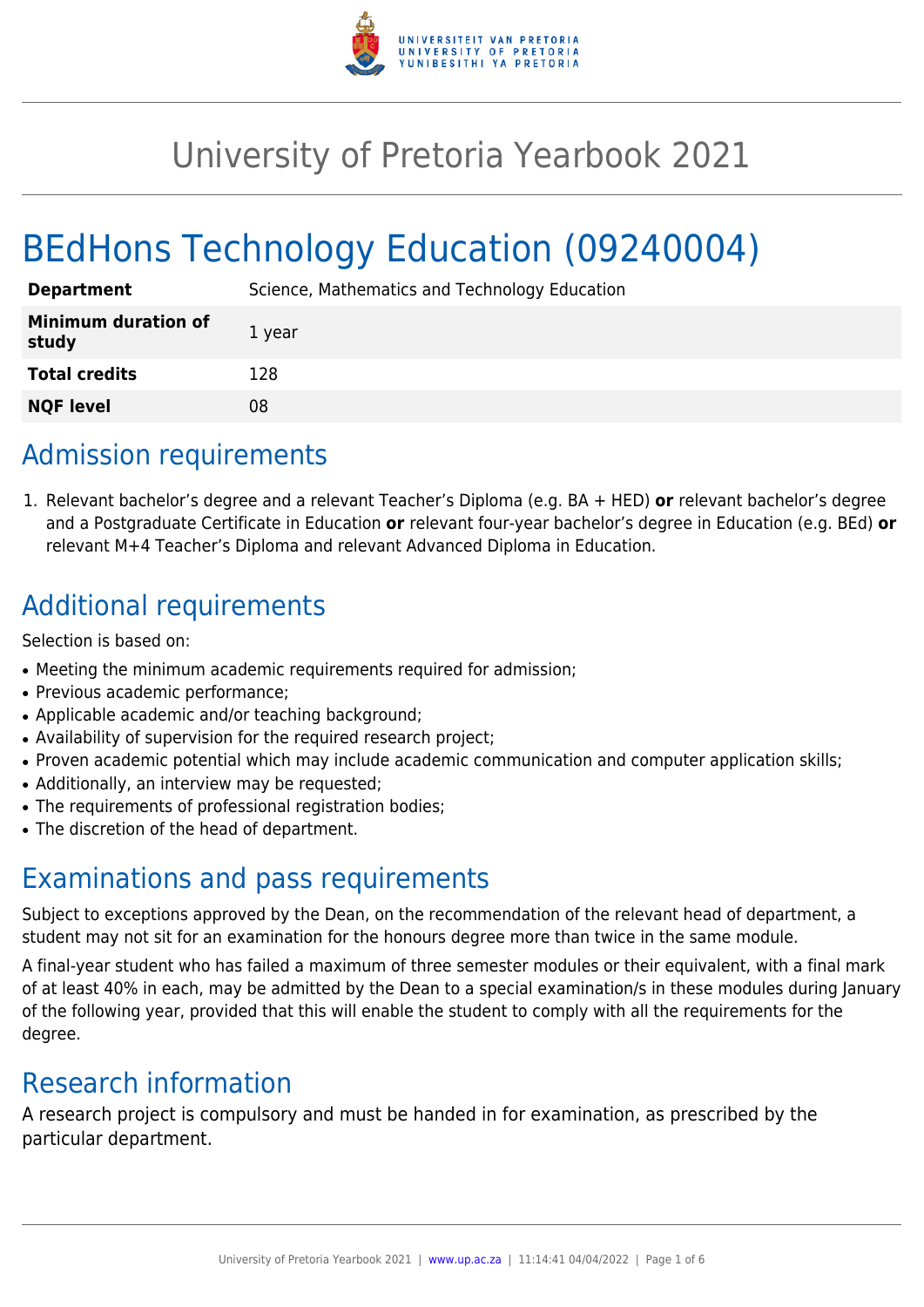

### Pass with distinction

The degree is conferred with distinction on a student who has obtained an average of at least 75%, with a minimum of 70% in each module.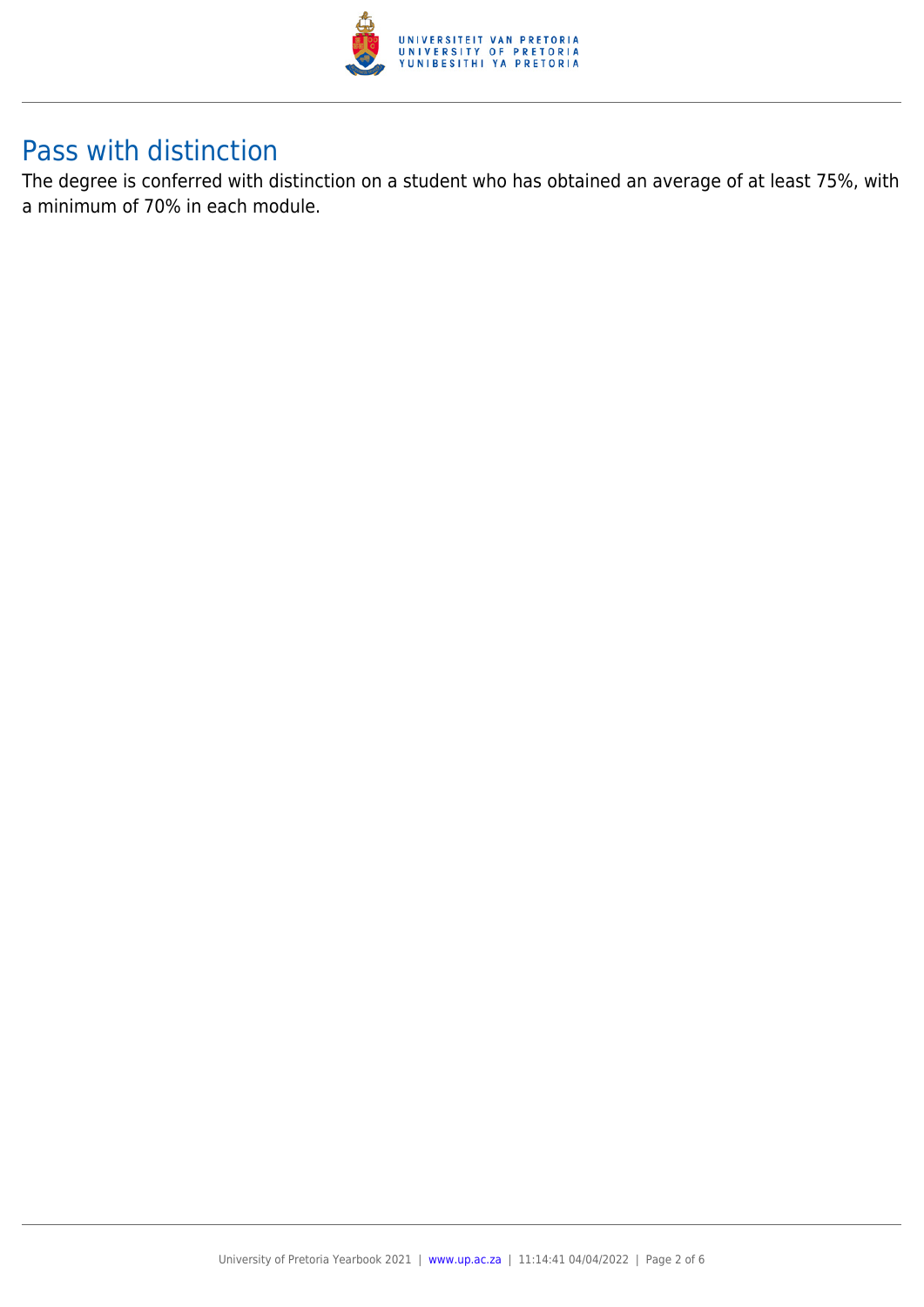

# Curriculum: Final year

#### **Minimum credits: 128**

When the full-time option is chosen, all "Fundamental" and "Core" modules must be selected. When the part-time option is chosen, NMQ 745, EDS 711, CDD 710 and API 711 must be selected in the 1st year and NMQ 755, TNO 730, SMP 780 and SCU 731 must be selected in the final year.

### **Fundamental modules**

#### **Part 1: Research proposal 755 (NMQ 755)**

| <b>Module credits</b>         | 16.00                          |
|-------------------------------|--------------------------------|
| <b>NQF Level</b>              | 08                             |
| Language of tuition           | Module is presented in English |
| <b>Department</b>             | Humanities Education           |
| <b>Period of presentation</b> | Semester 1                     |

#### **Module content**

Guided literature research, formulation of a conceptual framework and development of a research proposal for a supervised research project of limited scope.

#### **Part 2: Research report 780 (SMP 780)**

| <b>Module credits</b>         | 16.00                                        |
|-------------------------------|----------------------------------------------|
| <b>NQF Level</b>              | 08                                           |
| <b>Prerequisites</b>          | <b>NMQ 755</b>                               |
| <b>Language of tuition</b>    | Module is presented in English               |
| <b>Department</b>             | Science Mathematics and Technology Education |
| <b>Period of presentation</b> | Semester 2                                   |

#### **Module content**

Supervised research project of limited scope. Research proposal development; Use quantitative and/or qualitative methods. Writing a research report.

### **Core modules**

#### **Assessment approaches and instruments 711 (API 711)**

| <b>Module credits</b> | 16.00                                        |
|-----------------------|----------------------------------------------|
| <b>NQF Level</b>      | 08                                           |
| <b>Prerequisites</b>  | No prerequisites.                            |
| Language of tuition   | Module is presented in English               |
| <b>Department</b>     | Science Mathematics and Technology Education |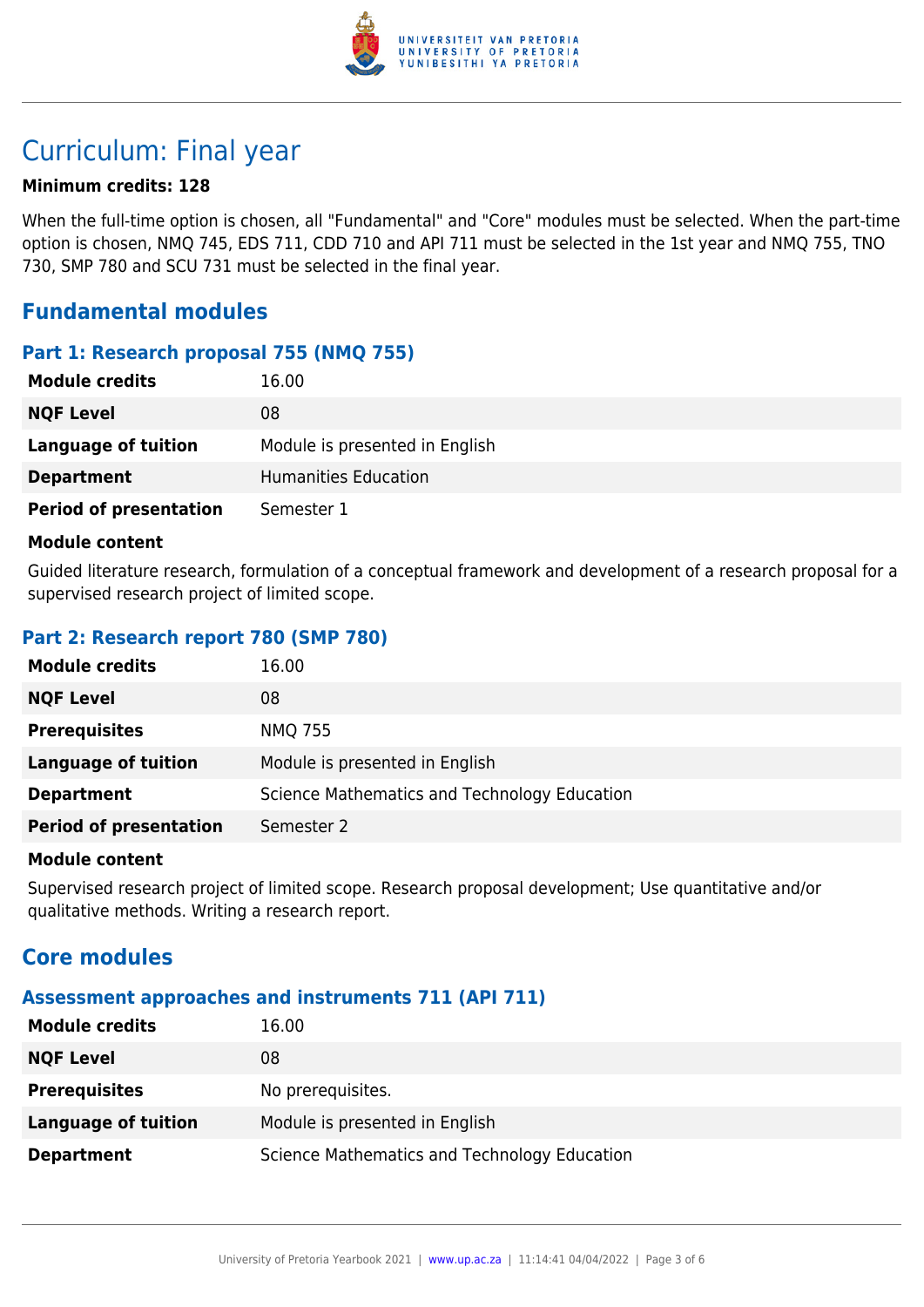

#### **Period of presentation** Semester 2

#### **Module content**

Foundations, principles and ethics of assessment practices. International trends. Quantitative and qualitative modes of assessment and appropriate instruments. Generating evidence for assessment. Assessment and quality assurance. Techniques of computer-based assessment.

#### **Curriculum development 710 (CDD 710)**

| <b>Module credits</b>         | 16.00                                        |
|-------------------------------|----------------------------------------------|
| <b>NQF Level</b>              | 08                                           |
| <b>Prerequisites</b>          | No prerequisites.                            |
| Language of tuition           | Module is presented in English               |
| <b>Department</b>             | Science Mathematics and Technology Education |
| <b>Period of presentation</b> | Semester 1 or Semester 2                     |

#### **Module content**

Principles and foundations of curriculum/programme design and development. International and national models and trends in curriculum/programme development. Principles of outcomes-based programming in the SAQA context. Curriculum development models and instruments in action. Situation and task analysis needs assessment. Development. Dissemination. Implementation as a change process. Assessment and evaluation.

#### **Philosophy and social imperatives of education 711 (EDS 711)**

| <b>Module credits</b>         | 16.00                          |
|-------------------------------|--------------------------------|
| <b>NQF Level</b>              | 08                             |
| <b>Prerequisites</b>          | No prerequisites.              |
| <b>Language of tuition</b>    | Module is presented in English |
| <b>Department</b>             | <b>Educational Psychology</b>  |
| <b>Period of presentation</b> | Semester 1                     |

#### **Module content**

Meta-theories in education. Empiricism; rational empiricism; critical rationalism; critical theory; phenomenology; hermeneutics; system theory; philosophies in education: traditional philosophies; indigenous (African) philosophies. The influence of modernism and postmodernism on education. Sociological imperatives for education. Theories of societal change and roles and values of education. Comparative perspectives on learning theories and their meaning for education.

#### **Educational research methodology 745 (NMQ 745)**

| <b>Module credits</b> | 16.00                                        |
|-----------------------|----------------------------------------------|
| <b>NQF Level</b>      | 08                                           |
| Language of tuition   | Module is presented in English               |
| <b>Department</b>     | Science Mathematics and Technology Education |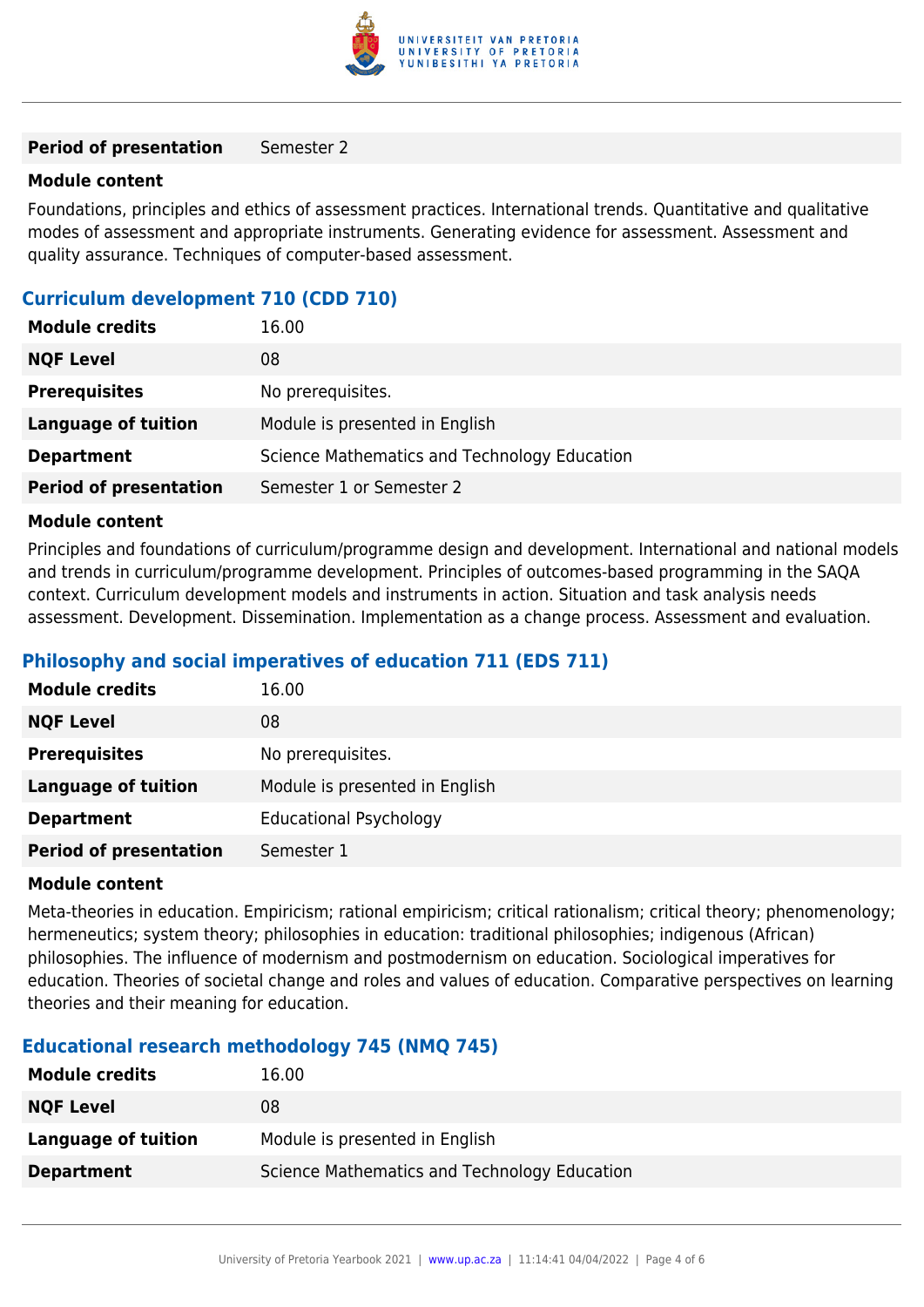

#### **Period of presentation** Semester 1

#### **Module content**

The nature of educational enquiry: contexts of research, research ethics, truth, rationality, subjectivity and objectivity; Quantitative and qualitative modes of enquiry, research designs and data collection techniques. Various approaches to qualitative research including case study research, historical research, ethnographic research, and action research. Basic concepts and principles of quantitative research. Statistical techniques in the educational research process. Survey methodology and questionnaire design. Classification and graphical representation of data. Descriptive measures. Statistical inference. Data-processing procedures. Parametric versus non-parametric tests. Some test statistics (e.g. F-Test and T-test). Formulating a research methodology for a limited project.

### **Sciences curriculum 731 (SCU 731)**

| <b>Module credits</b>         | 16.00                                        |
|-------------------------------|----------------------------------------------|
| <b>NQF Level</b>              | 08                                           |
| Language of tuition           | Module is presented in English               |
| <b>Department</b>             | Science Mathematics and Technology Education |
| <b>Period of presentation</b> | Semester 2                                   |

#### **Module content**

The nature of the natural sciences, technology and mathematics: public understanding of scientific, mathematical and technological endeavours and their impact on society. Ethical implications of practices and advances in these fields. Indigenous Knowledge Systems (IKS), ethno-mathematics and technologies and ways of knowing. Implications for teaching and learning content, and anticipated outcomes. The purpose and nature of curricula to develop scientific ways of understanding the world.

### **Design and technology education 730 (TNO 730)**

| <b>Module credits</b>         | 16.00                                        |
|-------------------------------|----------------------------------------------|
| <b>NQF Level</b>              | 08                                           |
| <b>Prerequisites</b>          | No prerequisites.                            |
| <b>Language of tuition</b>    | Module is presented in English               |
| <b>Department</b>             | Science Mathematics and Technology Education |
| <b>Period of presentation</b> | Semester 1 or Semester 2                     |

#### **Module content**

Philosophy of Technology and Design Science. Design Science is examined from an information processing point of view. The unique nature of Technology is explored and the relationships between Technology, Design and Natural Science are drawn with a particular focus on social technological understanding.

The information published here is subject to change and may be amended after the publication of this information. The [General Regulations \(G Regulations\)](https://www.up.ac.za/yearbooks/2021/rules/view/REG) apply to all faculties of the University of Pretoria. It is expected of students to